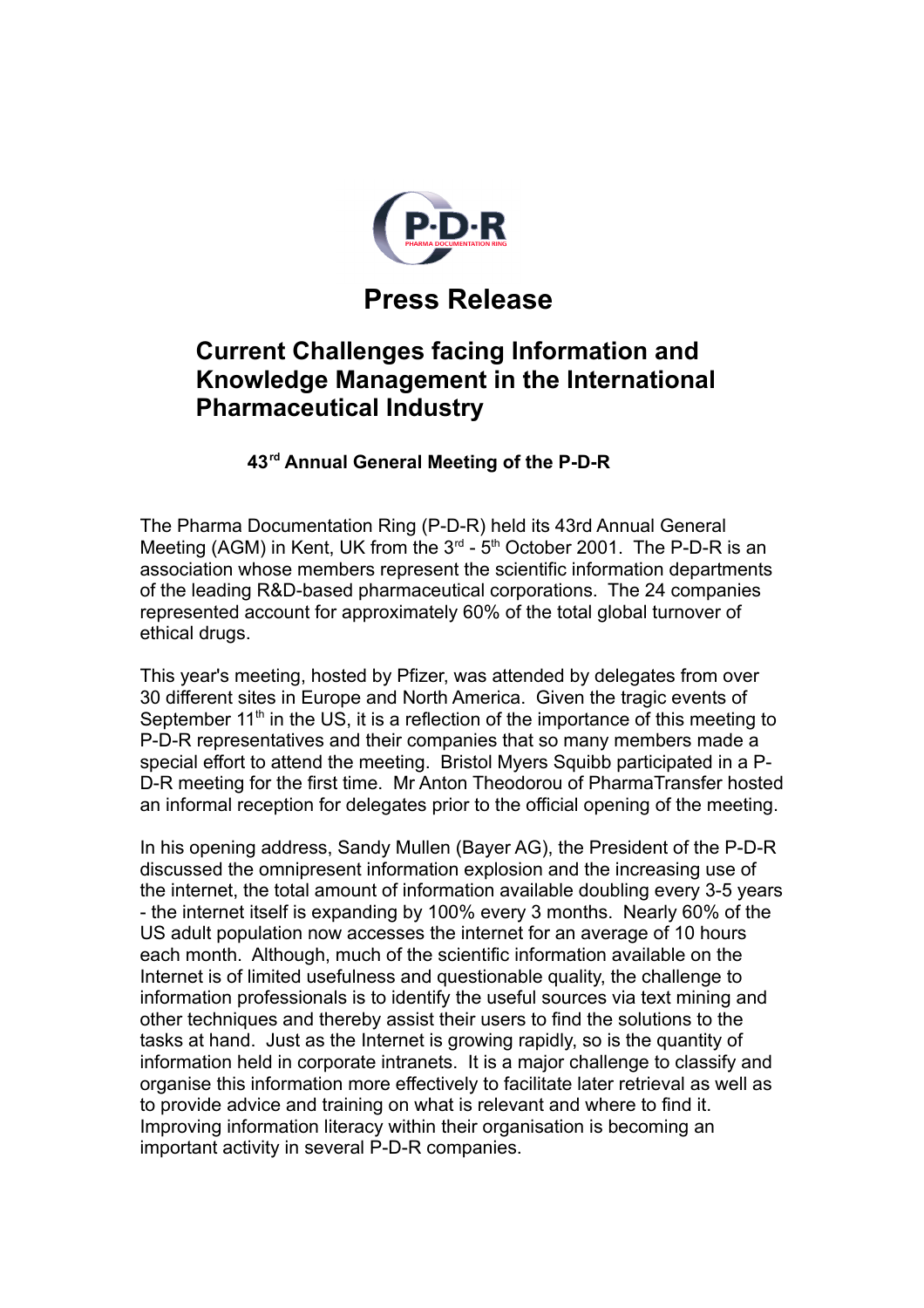This year's meeting format had been restructured to enable delegates to participate in smaller groups on topics that had been identified as of strategic interest. Four topics were discussed in two parallel streams

- Future Information Department Roles
- Impact of New Emerging Information Technologies
- Global Information Management
- Measuring what we are doing in the Information/Knowledge Management Areas

These more practical sessions proved particularly useful as there was a healthy and open discussion among delegates on the issues faced, the different approaches that had been tried, and an indication as to what had worked well and what had not. During these sessions, it emerged that a very broad set of new information related roles were being established within individual P-D-R Companies to deliver higher added value services to end users. There was overwhelming support for these strategic sessions to be held again in 2002 and the PDR Board agreed to identify further topics for discussion.

In the company reports sessions, the content of which is an excellent basis for informal benchmarking, it was apparent that several P-D-R companies continue to undergo major internal restructuring as a result of further merger and acquisition activity in this very active industry sector. The larger companies are putting considerable efforts into establishing global licences with scientific and technical publishers and database providers and an ever increasing number of electronic journals are being licensed and made available to R&D and other staff at all sites, particularly via the exploitation of linkage technology i.e. database records to e-articles.

Two external speakers gave presentations during the meeting. Clare Markillie (Editorial Development Manager, Pharmaprojects) described the changes that had taken place in Pharmaprojects to deliver improvements to the accuracy and timeliness of the information in this important drug pipeline file. Clare also went on to describe new web based solutions which will be made available to customers early in 2002. Rachel MacAdam (European Account Manager, Micropatent) outlined the enhancements that had been made to the patent coverage and full text search and display features of Micropatent. Rachel also reported that Micropatent were forming a number of alliances with other key information providers, to enable linking between the content from different sources.

P-D-R representatives had completed a questionnaire on Newsfeeds prior to the AGM. The analysis of the results showed that a large number of both feebased and gratis services are being used within P-D-R Companies. Each newsfeed service was assessed for content, usability and cost. In the streaming newsfeed section, Bloomberg and News Edge Insight were the preferred sources. In the Pharmaceutical News section, Scrip and Prous Daily Essentials were viewed as delivering the most comprehensive content, though Marketletter and Prous Daily Essentials were seen as the most cost